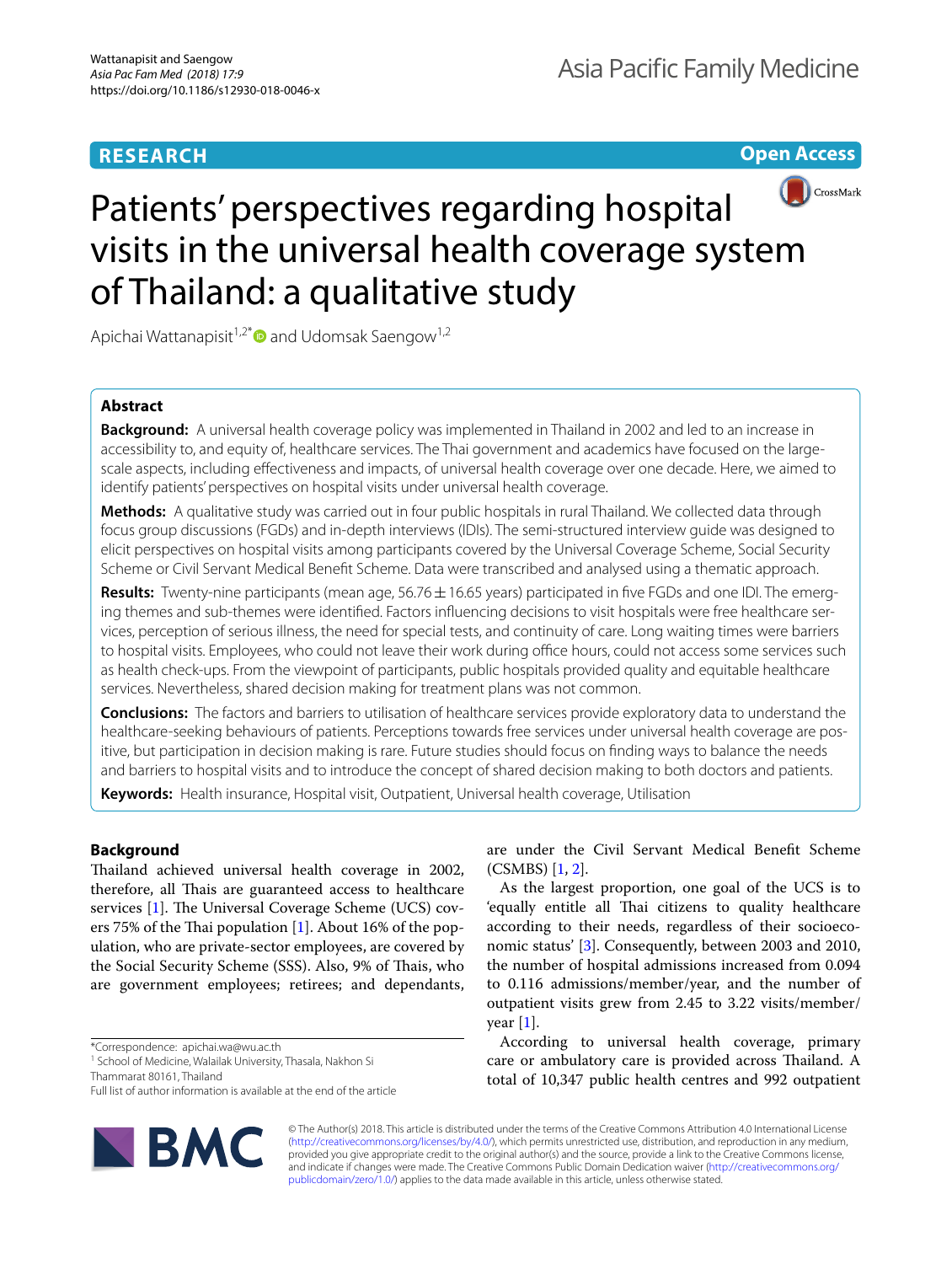departments (OPDs) of public hospitals belong to the Ministry of Public Health [[4\]](#page-6-3). However, about 5% of public health centres have one or more doctor, and most of them are located in the capital city, Bangkok [[4\]](#page-6-3). Most doctors in the public sector work in public hospitals rather than in public health centres. Patients can also seek outpatient services in the private sector (17,671 private clinics and 322 OPDs of private hospitals) [[4\]](#page-6-3). It seems that patients have freedom to utilise healthcare facilities depending upon their predisposing factors (e.g., social structure and health beliefs), enabling resource (e.g., income levels and type of insurance) and need (e.g., chronic disease and disease severity) [\[5](#page-6-4), [6\]](#page-6-5).

After more than one decade of launching universal health coverage in Thailand, several studies published recently have focused on: (i) coverage, efectiveness, and economic evaluation of universal health coverage  $[7-11]$  $[7-11]$ ; (ii) impacts of universal health coverage on other aspects of health and the health system  $[12-14]$  $[12-14]$  $[12-14]$ ; and (iii) universal health coverage of specifc health conditions (e.g., prevention of diabetes mellitus, and renal dialysis) [[15](#page-6-10), [16\]](#page-6-11).

Studies focusing on the perspectives of patients on outpatient services and hospital visits in public health sectors in the context of universal health coverage are scarce. This is a gap in knowledge and an important research question. This study aimed to identify the perspectives of Thai patients on hospital visits using a qualitative method.

#### **Methods**

# **Ethical approval of the study protocol**

The study protocol was approved by the Human Research Ethics Committee Walailak University (protocol number 030/2016). Participation in this study was voluntary and all participants provided written informed consent.

#### **Study design**

This qualitative study was part of a larger project to investigate the views of patients and doctors with regard to hospital visits. The project was carried out between October 2016 and September 2017. The qualitative approach of this study was phenomenological [\[17\]](#page-6-12).

Data were collected by focus group discussions (FGDs) and in-depth interviews (IDIs), if appropriate, and evaluated using interpretive thematic analyses. The number of FGDs and IDIs was dependent on data saturation. The Standard for Reporting Qualitative Research, which comprises 21 items, was used to ensure the transparency of the study [[18](#page-6-13)].

# **Context and participants**

The study was conducted at four district hospitals in rural areas of Nakhon Si Thammarat province, Thailand. All hospitals included in our study provided outpatient and inpatient services. We did not conduct the study at the authors' workplaces because we did not wish to bias relationships between doctors and patients or between researchers and participants.

We recruited participants by purposive sampling. OPD patients aged  $\geq$  18 years from the study sites were invited after their medical consultations to participate in the study. We invited 1–2 groups of participants each day and conducted FGDs or IDIs on the same day. The recruitment focused on all types of health insurance to maximise the variety of participants. It was not limited to any age. We did not equalise the presentation of gender. All participants were covered by UCS, SSS or CSMBS.

## **Data collection**

One author (AW), a family physician with training and experience in qualitative methods, conducted all FGDs and IDIs. FGDs were the main method of data collection. IDIs were conducted depending on the preferences of the participants. Each FGD consisted of 4–8 participants. The interviewer provided verbal information on all aspects of the study, and asked the permission of the participants to record the conversations using a digital audio recorder. Participants were requested to complete a short questionnaire (fve items) regarding personal information. The interviewer conducted FGDs and IDIs following an interview guide (Table  $1$ ) in Central Thai language or Southern Thai dialect depending on the participants' wishes. The authors developed the interview guide and revised the questions based on the comments and suggestions of the grant reviewers. One research assistant took notes during the data collection process. Each FGD or IDI took 45–90 min.

#### **Data analysis**

The audio record files were transcribed verbatim. The two authors (AW and US—a physician and researcher with experience in qualitative methods) conducted the thematic analysis following the method of Braun and colleagues [\[19\]](#page-6-14).

First, the two researchers read the transcripts independently to familiarise themselves with the data, and generated the initial codes. Next, the researchers separately searched for themes that were relevant to the research questions, and reviewed those themes to develop the initial thematic maps. The researchers worked together in defning and naming the fnal themes. We produced a report by writing up the themes and sub-themes with relevant quotations. We identifed participants using the number of FGDs or IDIs and type of health insurance so as to maintain the confdentiality and anonymity of participants. The results, including the themes and quotations, were translated from Thai to English at the time of manuscript writing.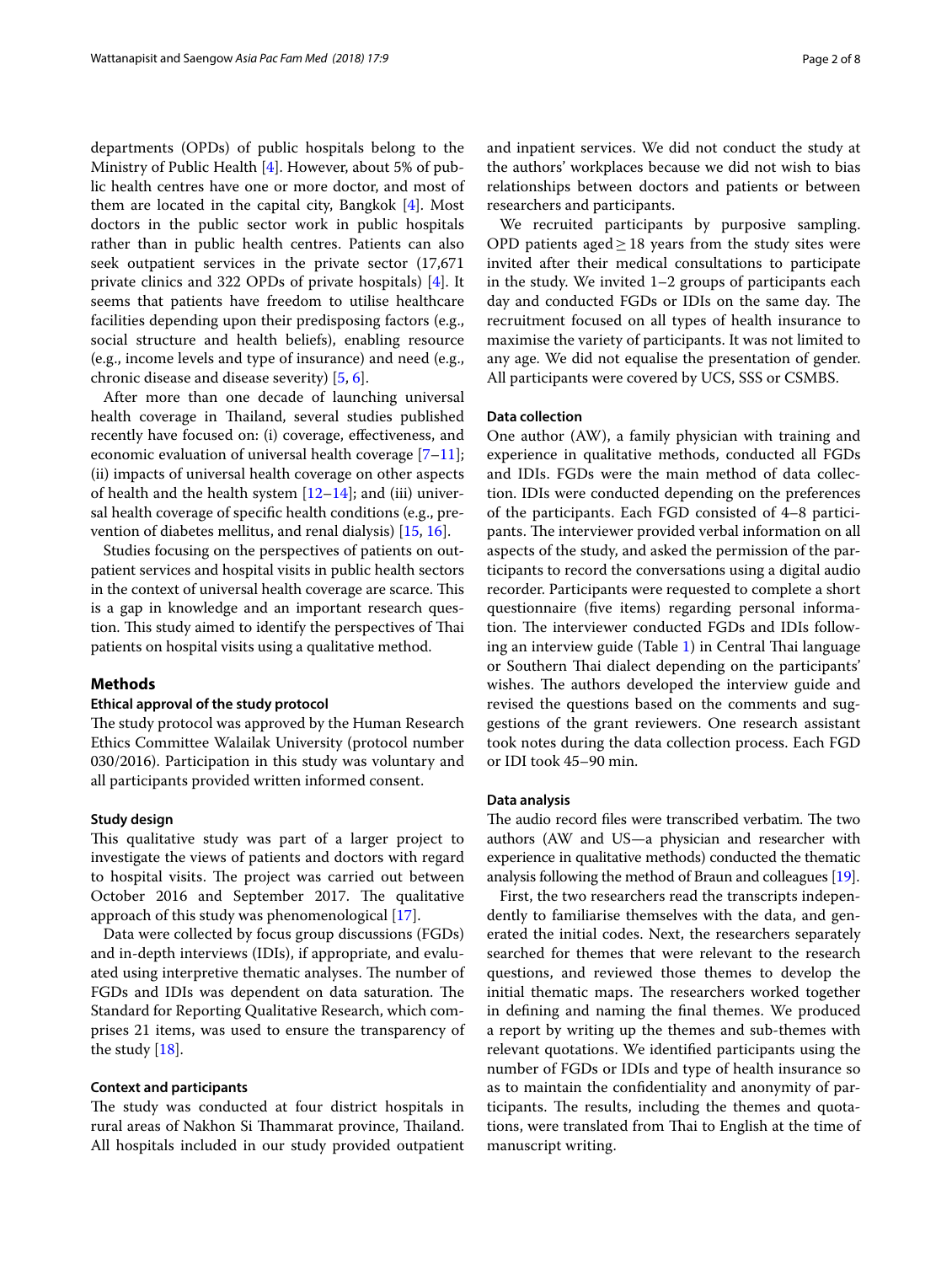#### <span id="page-2-0"></span>**Table 1 Interview guide**

| <b>Ouestions</b>                                                                                    |
|-----------------------------------------------------------------------------------------------------|
| How often do you visit the hospital?                                                                |
| Why do you visit the hospital?                                                                      |
| Which factors influence your decision to visit the hospital?                                        |
| Which symptoms or diseases make you visit a doctor at the outpatient<br>department at the hospital? |

- What are your feelings towards and how satisfed are you about the quality of free healthcare services?
- What are your feelings towards and how satisfed are you about the process of free healthcare services?

Do you have any shared decision making with the healthcare team?

What do you feel, in terms of equity and dignity, about using free healthcare services?

#### <span id="page-2-1"></span>**Table 2 Characteristics of participants (n=29)**

| <b>Characteristic</b>                      | n (%)             |
|--------------------------------------------|-------------------|
| Age (years) mean (SD)                      | 56.76 (16.65)     |
| $21 - 30$                                  | 1(3.4)            |
| $31 - 40$                                  | 4(13.8)           |
| $41 - 50$                                  | 6(20.7)           |
| $51 - 60$                                  | 7(24.1)           |
| $61 - 70$                                  | 4(13.8)           |
| > 71                                       | 7(24.1)           |
| Sex                                        |                   |
| Male                                       | 9(31.0)           |
| Female                                     | 20 (69.0)         |
| Employment status                          |                   |
| Yes                                        | 19(65.5)          |
| No                                         | 10 (34.5)         |
| Education                                  |                   |
| Tertiary                                   | 6(20.6)           |
| Secondary                                  | 9(31.0)           |
| Primary or below                           | 14(48.3)          |
| Income (Baht/month) <sup>a</sup> mean (SD) | 9160.34 (7667.99) |
| Health insurance                           |                   |
| UCS                                        | 12(41.4)          |
| SSS                                        | 7(24.1)           |
| <b>CSMBS</b>                               | 10 (34.5)         |

Data presented as mean (SD) or n (%)

*UCS* Universal Coverage Scheme, *SSS* Social Security Scheme, *CSMBS* Civil Servant Medical Beneft Scheme, *SD* standard deviation

 $a$  35.79 Baht=US\$1

# **Results**

We conducted fve FGDs and one IDI between November 2016 and April 2017. Twenty-nine participants (mean age,  $56.76 \pm 16.65$  years) participated in the study. Table [2](#page-2-1) presents the characteristics of the participants. The findings consisted of three emerging themes: (i) factors infuencing decisions to use healthcare services in public hospitals; (ii) barriers to accessing healthcare services in public hospitals; and (iii) perceptions of free healthcare services in public hospitals (Fig. [1](#page-3-0)).

# **Theme 1: factors infuencing decisions to use healthcare services in public hospitals**

Self-care by seeking medications from nearby pharmacists was the frst choice for treatment of non-severe illnesses. Patients, who needed to see doctors, could go to private clinics, private hospitals or public hospitals. According to data analysis, the facilitators to visits to public hospitals were as described in the sub-themes detailed below.

#### *Free healthcare services*

Compared with services in the private sector, use of healthcare services in public hospitals could save money for patients. Some participants sought diagnoses and initial treatments from private clinics or private hospitals. Later, they decided to receive free healthcare services, for continuity of treatment or medications, in public hospitals to save money.

*'…because I have the Social Security Scheme. It is my right and it is free.'*

*(FGD 3, SSS)*

*'Prior to this visit, I went to a private clinic but I did not feel better after taking some medications. Next, I went to a private hospital and I got the diagnoses—hypertension and dyslipidaemia. I just needed to know the diagnosis and paid for the service. Today, I come here [a public hospital] because I think doctors are the same but I can get free medications here.'*

*(FGD 3, SSS)*

#### *Perception of serious illnesses*

Visiting public hospitals was the frst priority if serious or urgent conditions were presented. The decisions of participants were based on the belief that public hospitals had better capacities and facilities for such severe conditions compared with private clinics.

*'…severe conditions such as stomach pain—very painful. I will not go to a private clinic. Obviously, I have to go to the hospital. I have to stop drinking and eating here for pre-operative preparation if an operation is needed. The doctor at the private clinic*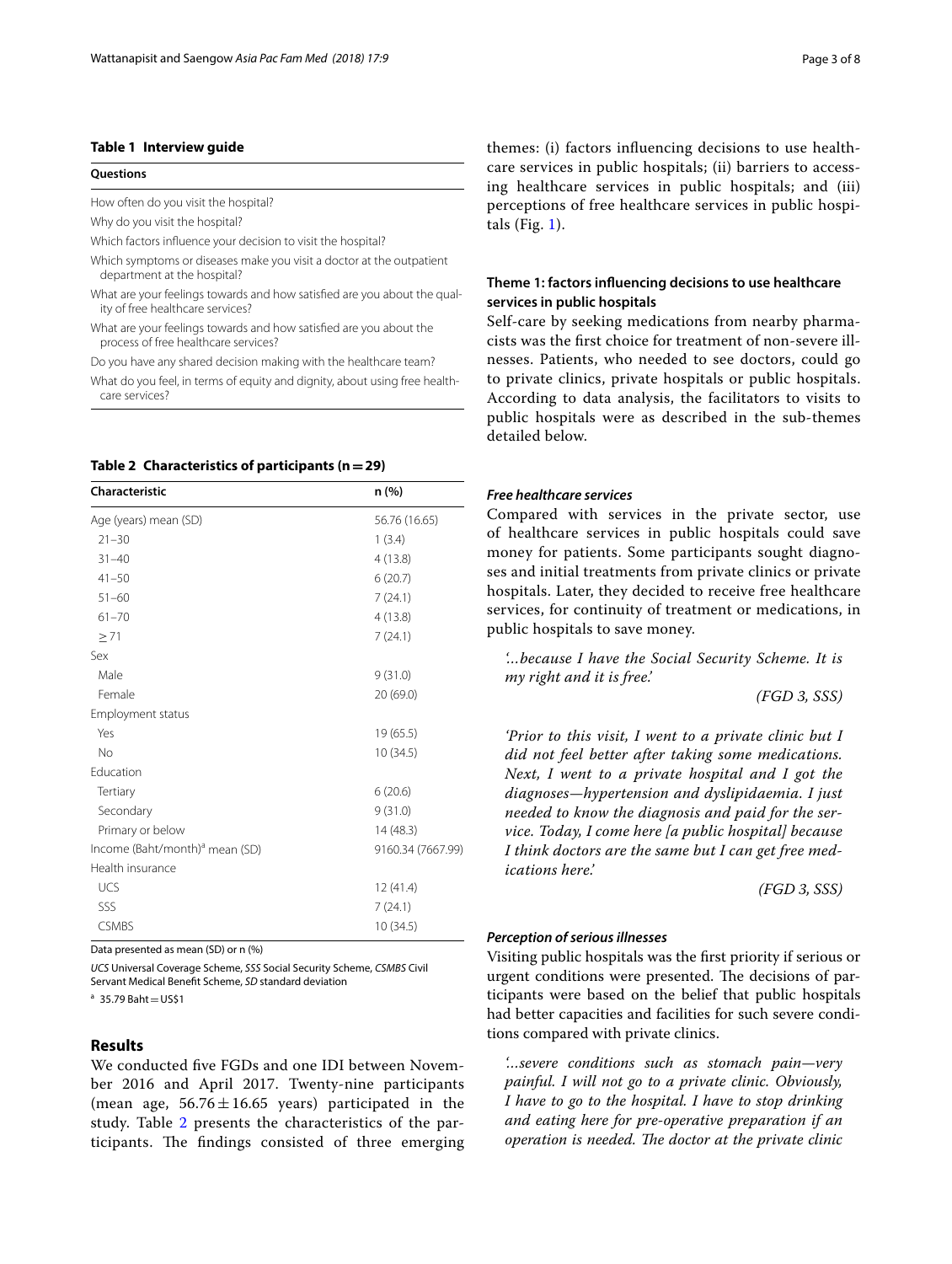

<span id="page-3-0"></span>*does not do any major surgery and he would refer me to this hospital. So, I decide to visit the [public] hospital.'*

*(FGD 1, UCS)*

# *Need for special tests*

Participants, who needed blood tests or laboratory tests, preferred visiting public hospitals rather than seeking advice from private clinics. Past experiences with regard to special tests (e.g., a next-to-kin had a similar symptom and obtained the defnitive diagnosis from blood tests) infuenced their decision to visit hospitals.

*'I need a blood test to know the defnitive diagnosis, so I come here [a public hospital]. If I went to a private clinic, they could not be able to take my blood for the test and they would refer me to the [public] hospital.'*

*(FGD 2, UCS)*

# *Continuity of care*

Patients with an underlying disease or chronic illness were more likely to visit the same hospital even though they had other illnesses that were not associated with the underlying disease. They believed that the hospital could provide informational continuity and suitable care.

*'If I get sick from any disease, I will go to the [pub-*

*lic]* hospital. They have my profile and can start my *treatment immediately.'*

*(FGD 3, SSS)*

# **Theme 2: barriers to accessing healthcare services in public hospitals**

Using healthcare services at private clinics or private hospitals required paying out-of-pocket. Nevertheless, participants sometimes went to the private sector due to the limitations of public hospitals.

#### *Long waiting times*

From the perspectives of patients, there was an imbalance between demand and supply. A hospital visit consumed a lot of time. Patients had to wait in a queue in the early morning before office hours, and waited for a long time to see a doctor. Sometimes, this wait took a full day.

*'Many people! Wait in the queue with one or two hundred people. The service, itself, is good but very slow. I spend a whole day in the hospital.' (FGD 2, UCS)*

# **Limited services outside of office hours**

Some services, including health check-ups and specialist clinics, were provided only during office hours. It was inconvenient for people or patients' carers who could not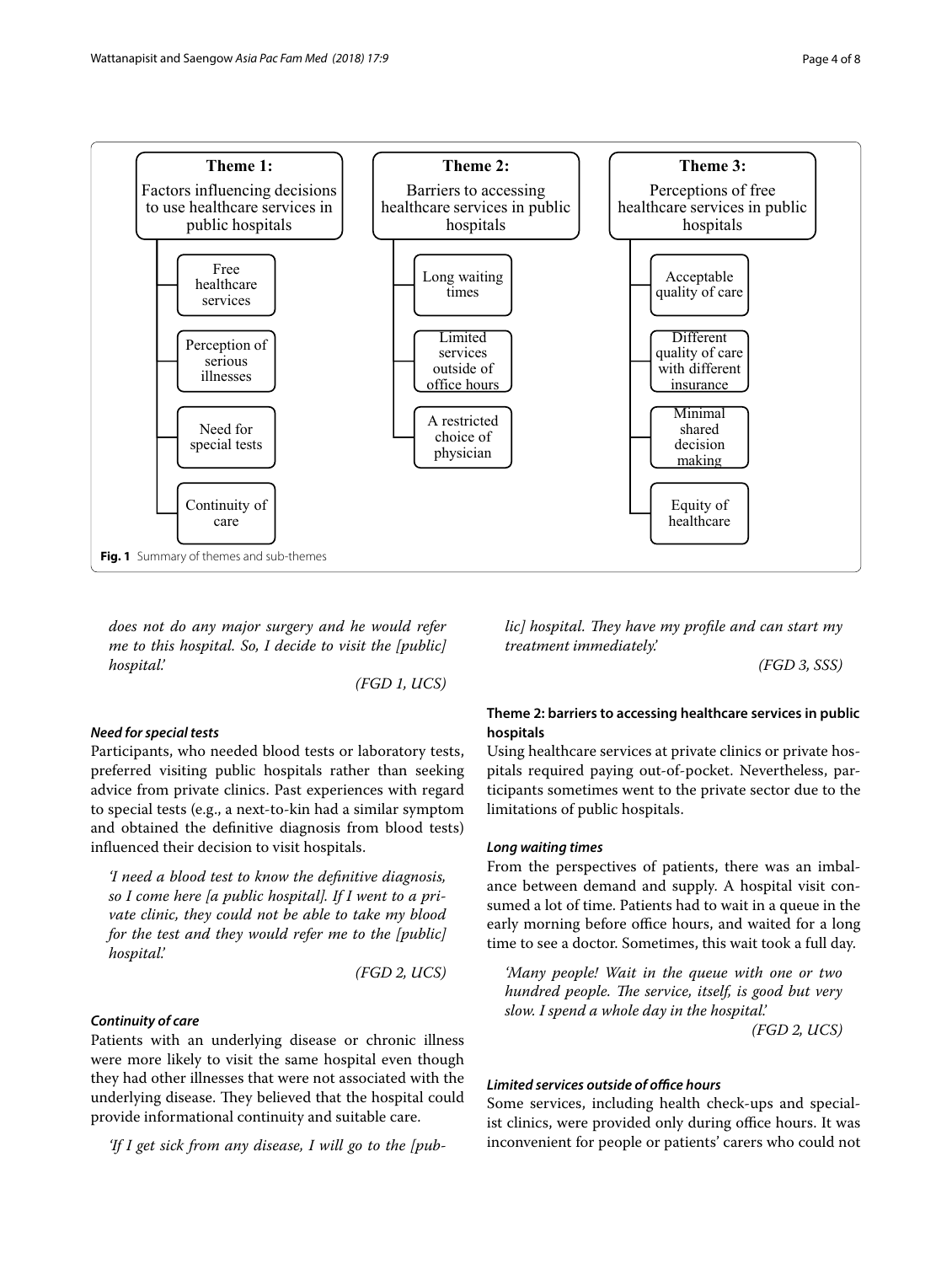leave their work to visit hospitals. Therefore, some participants went to private clinics or private hospitals to seek healthcare services.

*'I used to go to the [public] hospital on Saturday for a PAP smear. It is available from Monday to Friday. As a teacher, it is not easy to leave my students and the service is not available at the weekend. So, I go to a private clinic because I am free in the evenings and can see a specialist. The payment is quite high and my insurance does not cover the cost from private clinics. Although I cannot claim that payment, I must pay. If I leave for a check-up and I am not ill, my boss will suspect me. Of course, I am concerned about my students.'*

*(FGD 4, CSMBS)*

## *A restricted choice of physician*

There were fewer opportunities to see a specific doctor at public hospitals. If patients wanted to see well-known doctors in their neighbourhoods, they had to go to the private clinics of those doctors.

*'I cannot choose a doctor here [a public hospital]. I can choose a doctor if I go to his private clinic' (FGD 4, CSMBS)*

# **Theme 3: perceptions of free healthcare services in public hospitals**

Quality of care among various types of health insurance was not diferent. Some participants mentioned that the quality of medications was diferent between the UCS and CSMBS. However, some participants argued that doctors made their decisions based on patients' conditions rather than the types of health insurance available.

#### *Acceptable quality of care*

Compared with services in the private sector, the quality of medical advice proffered by doctors and treatments was similar.

*'My rights are not diferent from those of people who*  have the Civil Servant Medical Benefit Scheme. The *doctor told me that medications are the same, and that there is no need to go to a private hospital. The standard of treatment is the same whether or not I pay. It happened to me.'*

*(FGD 5, UCS)*

#### *Diferent quality of care with diferent insurance*

Some participants expressed that the coverage of UCS and SSS was diferent from CSMBS. For example, the

payment for an admission in a private room was not covered by UCS.

*'Actually, we get a lot of things, but we have to pay for some items.'*

*(FGD 2, UCS)*

#### *Minimal shared decision making*

Most participants were not familiar with the concept of shared decision making. Doctors made decisions regarding treatments for their patients. If patients disagreed with the doctors' recommendations, they could discuss it with the doctors in advance.

*'I always follow the doctor's recommendations. Whether the doctor says oral drugs or injection, I will do it.'*

*(FGD 2, UCS)*

#### *Equity of healthcare*

Health insurance was considered to be a type of human right enabling access to healthcare and it was not a type of social class.

*'Free healthcare service! It is not a second-class service. All the things—treatments, services, and doc*tors—are normal. There is no discrimination.<sup>'</sup> *(IDI 1, SSS)*

*'For me, I have a social security card. It is fair for workers.'*

*(FGD 3, SSS)*

# **Discussion**

This study identified the perspectives of patients towards hospital visits. Free healthcare services, perception of serious illnesses, the need for special tests, and continuity of care were factors that infuenced patients' decisions with regard to visiting public hospitals. Barriers to visiting public hospitals included long waiting times, limited services outside of office hours and a restricted choice of physician in the public system. Free healthcare services were characterised as acceptable quality, paternalistic care, and equitable service.

We found that free healthcare services were one of the factors infuencing the administration of public utilities. Studies in Thailand have supported the notion that universal health coverage increases healthcare utilisation in terms of hospital admissions and outpatient visits [[14](#page-6-9), [20\]](#page-6-15). This finding could reflect that patients, as consumers, may not be concerned about the cost associated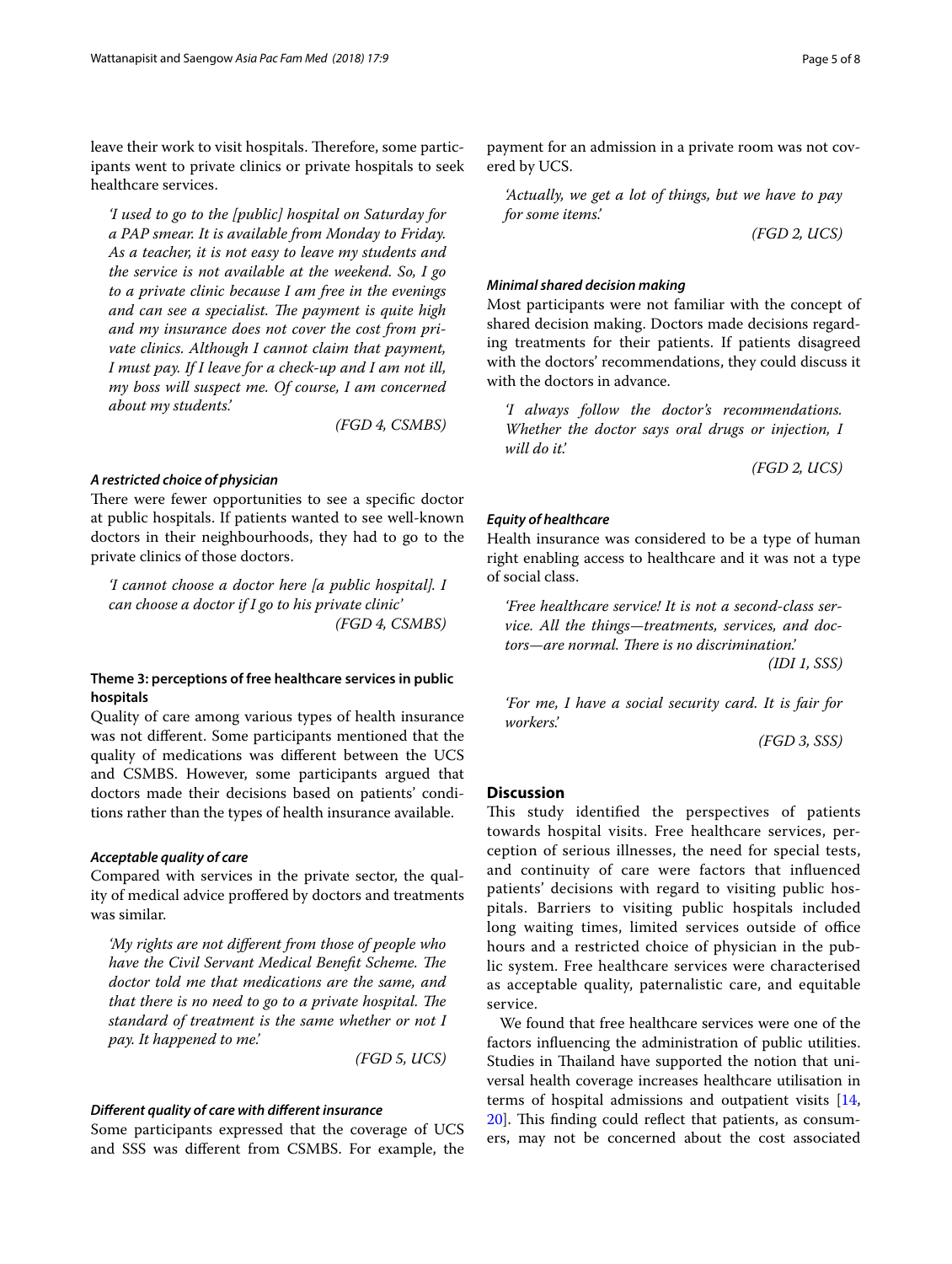with healthcare, which leads to the overuse of healthcare services [\[21](#page-6-16)]. A systematic review by Babitsch et al. [[22](#page-6-17)] stated that perceived health status is one of the factors associated with use of healthcare services. This observation could explain our fnding that people with serious or severe illnesses are more likely to visit hospitals. Patients' expectations relating to test results could explain why they visit hospitals [[23,](#page-6-18) [24\]](#page-6-19). We found that chronic illnesses are reasons for using healthcare services. This trend has also been found in diferent settings in Italy, China and Korea  $[6, 10, 25]$  $[6, 10, 25]$  $[6, 10, 25]$  $[6, 10, 25]$  $[6, 10, 25]$ .

Long waiting times in OPDs were considered to be barriers for utilisation of healthcare services by study participants. Several studies in low-, middle- and high-income countries support the notion that long waiting times can cause stress and dissatisfaction in patients [[26–](#page-6-22)[28](#page-6-23)]. Similar to our study, research conducted in northern Nigeria found that the main reason for long waiting times was an imbalance in demand and supply (large numbers of patients with few healthcare workers) [[27](#page-6-24)]. Accordingly, it seems that long waiting times in hospitals are common in developing countries  $[29]$  $[29]$ . Thailand has an 8-h working day, so public hospitals provide full services with maximum capacity of resources during office hours during the week. Conversely, they allocate some services with fewer resources outside of office hours. This scenario may be perceived as limited accessibility to the services required by employed people [[2\]](#page-6-1). In contrast, the private sector has greater availability and more fexible services outside working hours and at weekends. Moreover, patients have less opportunities to choose their preferred doctors in the public system. This might lead to the discontinuity of care.

In Thailand, the coverage of health insurance has been expanded since UCS implementation in 2002  $[30]$  $[30]$ . The UCS may lead to equity of healthcare among the Thai population, especially for those on low incomes, the unemployed, and people with chronic illnesses [\[2](#page-6-1)]. However, there is a need to deliver efective interventions to reach a higher standard of care, particularly for noncommunicable diseases and long-term care [\[31](#page-6-27)]. Most importantly, the cost-efectiveness of the healthcare system should be considered based on the state of Thailand's fnances.

Our fndings suggest that paternalistic healthcare is a common approach in a Thai context. Paternalism is thought to be able to control healthcare utilisation because doctors believe that he or she knows best, and makes decisions based on his or her views without the involvement of patients [\[32,](#page-6-28) [33\]](#page-6-29). A lack of shared decision-making between patients and doctors in clinical practice can be the efect of time constraints, patient characteristics, and clinical situations [[34\]](#page-6-30). Whether increasing the participation of patients in decision making or shared decision making can reduce use and cost of unnecessary healthcare [[35](#page-7-0), [36](#page-7-1)], therefore, shared decision making might be an additional practice to improve care and reduce costs in the Thai healthcare system. We also asked the participants about their feeling in terms of dignity because patients are vulnerable and depend on the judgement, skill, and attitudes of the healthcare providers  $[37]$  $[37]$ . This may have an impact on the perspectives of patients regarding the healthcare services.

A main strength of this qualitative study was that it comprised participants with diferent characteristics, ages, and health insurance programmes which referred to universal health coverage. Moreover, it was conducted in several public hospitals. The different settings may be responsible for some variation in participants' perceptions. A limitation of the study was that it was conducted in rural areas, so private hospitals in this context might not have been comparable with public hospitals, and the fndings from a qualitative approach will not be generalisable to other populations, especially in urban settings. It is not known to what extent participants in this study represent rural hospital attendees in Thailand.

#### **Conclusions**

The present study highlighted the perspectives of patients in rural areas in Thailand with regard to hospital visits. The factors and barriers to utilisation of healthcare services provide exploratory data to understand the healthcare-seeking behaviours of patients. Long waiting times in hospitals are due to an imbalance between the number of patients and providers, so efective management would entail resource optimisation. Services outside of office hours should be balanced between the requirements of patients and the resources available. In other words, enhancing the accessibility to healthcare must be realistic and cost-efective. A lack of choice to see a preferred doctor can interrupt the continuity of care. Perceptions towards free services in the context of universal health coverage were positive but participation in decision making was sparse. To improve the quality of healthcare services, there is a need to balance the needs and barriers to hospital visits, introduce the concept of shared decision making to healthcare providers, and reduce the inequity of access to healthcare.

#### **Abbreviations**

CSMBS: Civil Servant Medical Beneft Scheme; OPD: outpatient department; SSS: Social Security Scheme; UCS: Universal Coverage Scheme.

#### **Authors' contributions**

AW and US initiated the study design. AW conducted all the focus group discussions and in-depth interviews. AW and US analysed the data. AW wrote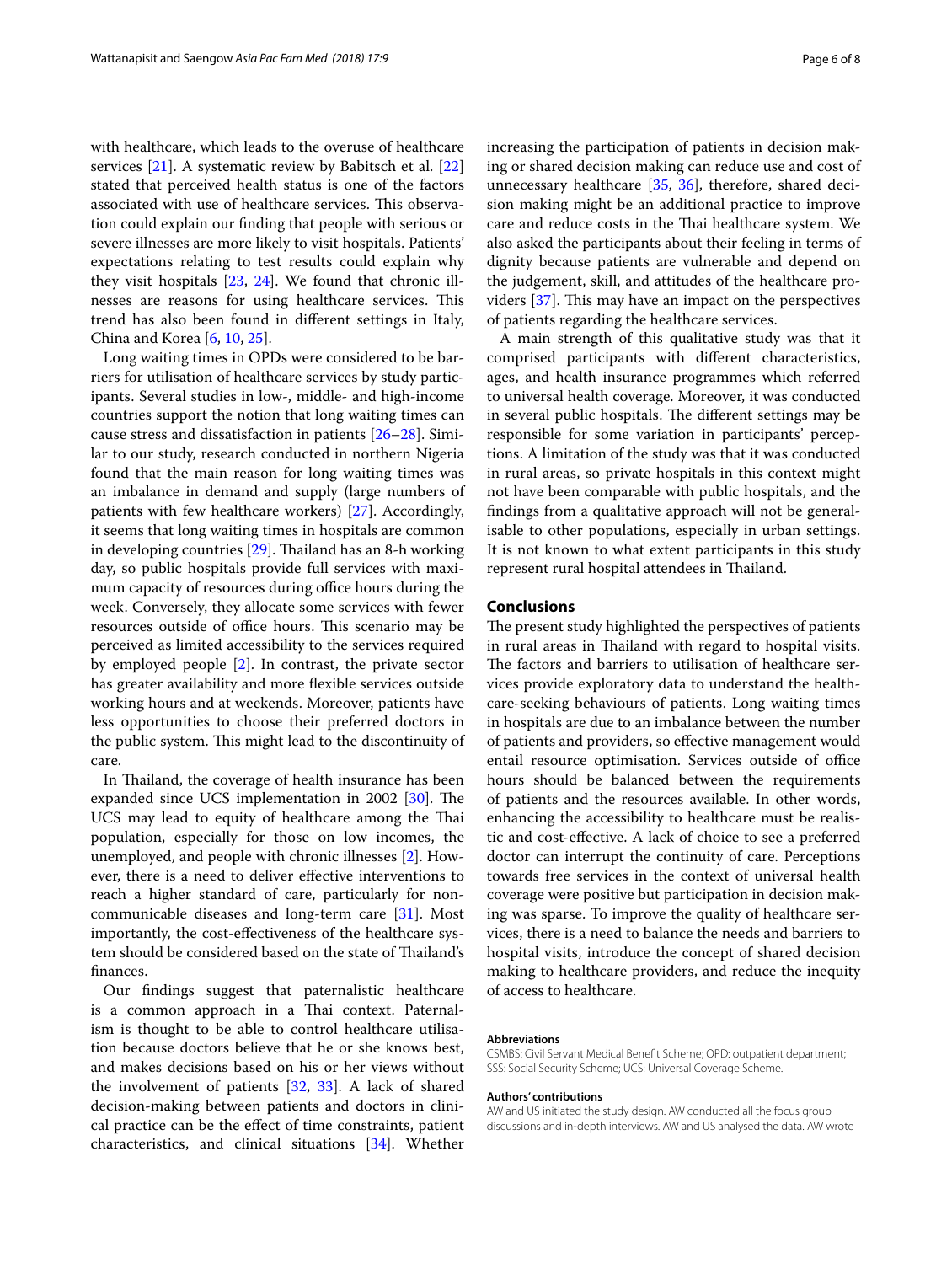the frst draft of the manuscript. Both authors read and approved the fnal manuscript.

#### **Author details**

<sup>1</sup> School of Medicine, Walailak University, Thasala, Nakhon Si Thammarat 80161, Thailand. <sup>2</sup> Center of Excellence in Health System and Medical Research, Walailak University, Thasala, Nakhon Si Thammarat 80161, Thailand.

#### **Acknowledgements**

The authors thank Ms. Ruttiya Asksonthong and hospital staff for their kind support in conducting this study.

#### **Competing interests**

The authors declare that they have no competing interests.

#### **Availability of data and materials**

The data analysed for this study are not publicly available to maintain the confdentiality of participants.

#### **Consent for publication**

Not applicable.

#### **Ethics approval and consent to participate**

Ethical approval was granted by the Human Research Ethics Committee Walailak University (protocol number 030/2016).

#### **Funding**

This work was funded by the Health Systems Research Institute (HSRI59-048).

#### **Publisher's Note**

Springer Nature remains neutral with regard to jurisdictional claims in published maps and institutional afliations.

# Received: 31 March 2018 Accepted: 29 August 2018

#### **References**

- <span id="page-6-0"></span>1. Health Insurance System Research Office. Thailand's Universal Coverage Scheme: achievements and challenges. An independent assessment of the frst 10 years (2001–2010). Nonthaburi: Health Insurance System Research Office; 2012.
- <span id="page-6-1"></span>2. Paek SC, Meemon N, Wan TTH. Thailand's universal coverage scheme and its impact on health-seeking behavior. Springerplus. 2016;5:1952.
- <span id="page-6-2"></span>3. Langenhove Tv, Tessier L. Thailand: Universal Health-care Coverage Scheme. Geneva: International Labour Office; 2016.
- <span id="page-6-3"></span>4. Jongudomsuk P, Srithamrongsawat S, Patcharanarumol W, Limwattananon S, Pannarunothai S, Vapatanavong P, et al. The Kingdom of Thailand health system review. Manila: World Health Organization; 2015.
- <span id="page-6-4"></span>5. Andersen RM. Revisiting the behavioral model and access to medical care: does it matter? J Health Soc Behav. 1995;36:1–10.
- <span id="page-6-5"></span>Kim HK, Lee M. Factors associated with health services utilization between the years 2010 and 2012 in Korea: using Andersen's Behavioral model. Osong Public Health Res Perspect. 2016;7:18–25.
- <span id="page-6-6"></span>7. Campbell J, Buchan J, Cometto G, David B, Dussault G, Fogstad H, et al. Human resources for health and universal health coverage: fostering equity and efective coverage. Bull World Health Organ. 2013;91:853–63.
- 8. Tangcharoensathien V, Limwattananon S, Patcharanarumol W, Thammatacharee J. Monitoring and evaluating progress towards Universal Health Coverage in Thailand. PLoS Med. 2014;11:e1001726.
- 9. Hsu M, Huang X, Yupho S. The development of universal health insurance coverage in Thailand: challenges of population aging and informal economy. Soc Sci Med. 2015;145:227–36.
- <span id="page-6-20"></span>10. Huang X, Kim J, Waitzman NJ. Factors associated with health service utilization under the New Rural Cooperative Medical System (NRCMS) in Hainan, China: preliminary evidence from a household survey. J Asian Public Policy. 2015;8(2):178–90.
- <span id="page-6-7"></span>11. Tangcharoensathien V, Limwattananon S, Patcharanarumol W, Thammatacharee J, Jongudomsuk P, Sirilak S. Achieving universal health coverage

goals in Thailand: the vital role of strategic purchasing. Health Policy Plan. 2015;30:1152–61.

- <span id="page-6-8"></span>12. Kijsanayotin B. Impact of Thailand universal coverage scheme on the country's health information systems and health information technology. Stud Health Technol Inform. 2013;192:989.
- 13. Mee-Udon F. Universal Health Coverage Scheme impact on well-being in rural Thailand. Int J Qual Health Care. 2014;27:456–67.
- <span id="page-6-9"></span>14. Ghislandi S, Manachotphong W, Perego VM. The impact of Universal Health Coverage on health care consumption and risky behaviours: evidence from Thailand. Health Econ Policy Law. 2015;10:251–66.
- <span id="page-6-10"></span>15. Tantivess S, Werayingyong P, Chuengsaman P, Teerawattananon Y. Universal coverage of renal dialysis in Thailand: promise, progress, and prospects. BMJ. 2013;346:f462.
- <span id="page-6-11"></span>16. Patcharanarumol W, Panichkriangkrai W, Wangmo S, Thammatacharee J, Uechi M, Wanwong Y. Diabetes prevention and care in the universal health coverage context: the example of Thailand. WHO South East Asia J Public Health. 2016;5:27–33.
- <span id="page-6-12"></span>17. Davidsen AS. Phenomenological approaches in psychology and health sciences. Qual Res Psychol. 2013;10:318–39.
- <span id="page-6-13"></span>18. O'Brien BC, Harris IB, Beckman TJ, Reed DA, Cook DA. Standards for reporting qualitative research: a synthesis of recommendations. Acad Med. 2014;89:1245–51.
- <span id="page-6-14"></span>19. Braun V, Clarke V. Using thematic analysis in psychology. Qual Res Psychol. 2006;3:77–101.
- <span id="page-6-15"></span>20. Ghislandi S, Muttarak R. Fair choices in universal health coverage in Thailand. Lancet. 2016;388:1155–6.
- <span id="page-6-16"></span>21. Thorpe KE. The rise in health care spending and what to do about it. Health Aff (Millwood). 2005;24:1436-45.
- <span id="page-6-17"></span>22. Babitsch B, Gohl D, von Lengerke T. Re-revisiting Andersen's behavioral model of health services use: a systematic review of studies from 1998–2011. Psychosoc Med. 2012;9:Doc11.
- <span id="page-6-18"></span>23. Bowling A, Rowe G, Lambert N, Waddington M, Mahtani KR, Kenten C, et al. The measurement of patients' expectations for health care: a review and psychometric testing of a measure of patients' expectations. Health Technol Assess. 2012;16(i-xii):1–509.
- <span id="page-6-19"></span>24. Peck BM, Ubel PA, Roter DL, Goold SD, Asch DA, Jefreys AS, et al. Do unmet expectations for specifc tests, referrals, and new medications reduce patients' satisfaction? J Gen Intern Med. 2004;19:1080–7.
- <span id="page-6-21"></span>25. Valent F, Deroma L, Franzo A, Gobbato M, Simon G, Canciani L, et al. The infuence of patients' complexity and general practitioners' characteristics on referrals to outpatient health services in an Italian region. Ann Ist Super Sanità. 2015;51:217–23.
- <span id="page-6-22"></span>26. Net N, Sermsri S, Chompikul J. Patient satisfaction with health services at the out-patient department clinic of Wangnamyen Community Hospital, Sakeao Province, Thailand. J Public Health Dev. 2007;5:33–42.
- <span id="page-6-24"></span>27. Oche MO, Adamu H. Determinants of patient waiting time in the general outpatient department of a tertiary health institution in North Western Nigeria. Ann Med Health Sci Res. 2013;3:588–92.
- <span id="page-6-23"></span>28. Ward PR, Rokkas P, Cenko C, Pulvirenti M, Dean N, Carney AS, et al. 'Waiting for' and 'waiting in' public and private hospitals: a qualitative study of patient trust in South Australia. BMC Health Serv Res. 2017;17:333.
- <span id="page-6-25"></span>29. Ofili A, Ofovwe C. Patients' assessment of efficiency of services at a teaching hospital in a developing country. Ann Afr Med. 2005;4:150–3.
- <span id="page-6-26"></span>30. Coronini-Cronberg S, Laohasiriwong W, Gericke CA. Health care utilisation under the 30-Baht Scheme among the urban poor in Mitrapap slum, Khon Kaen, Thailand: a cross-sectional study. Int J Equity Health. 2007;6:11.
- <span id="page-6-27"></span>31. Tangcharoensathien V, Pitayarangsarit S, Patcharanarumol W, Prakongsai P, Sumalee H, Tosanguan J, et al. Promoting universal fnancial protection: how the Thai universal coverage scheme was designed to ensure equity. Health Res Policy Syst. 2013;11:25.
- <span id="page-6-28"></span>32. Coulter A. Paternalism or partnership? Patients have grown up—and there's no going back. BMJ. 1999;319:719–20.
- <span id="page-6-29"></span>33. Murgic L, Hébert PC, Sovic S, Pavlekovic G. Paternalism and autonomy: views of patients and providers in a transitional (post-communist) country. BMC Med Ethics. 2015;16:65.
- <span id="page-6-30"></span>34. Légaré F, Ratté S, Gravel K, Graham ID. Barriers and facilitators to implementing shared decision-making in clinical practice: update of a systematic review of health professionals' perceptions. Patient Educ Couns. 2008;73:526–35.